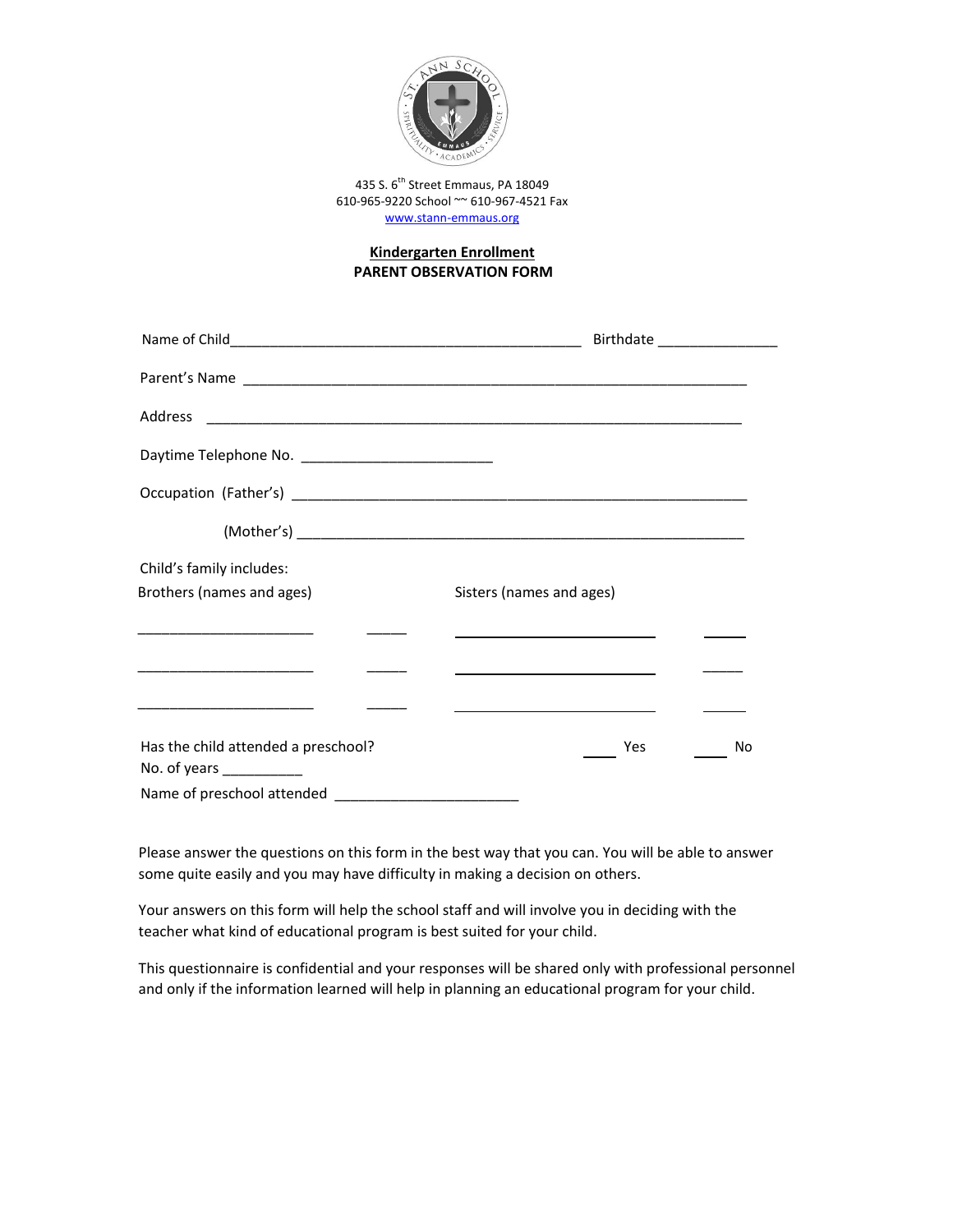## **I. General Health History**

Please check any health concern that you or your doctor observed:

|                    | Asthma<br>Indigestion                                                        | Bed wetting<br>Allergies                                                               | Loss of consciousness<br>Chronic ear infections<br>(more than 2 per year) |                                                                           |
|--------------------|------------------------------------------------------------------------------|----------------------------------------------------------------------------------------|---------------------------------------------------------------------------|---------------------------------------------------------------------------|
|                    | __ Constipation<br>Diarrhea<br>Vomiting<br>Stomachaches                      | Serious blows to the head<br>Headaches<br>Nightmares<br>Thumb sucking                  | Heart trouble<br>__ Hyperactivity                                         | Overtired or lacking pep<br>Medical problems<br>(immediately after birth) |
|                    | Frequent fevers _____ Nail biting<br>Sinus trouble<br>Nose bleeding Diabetes | Epilepsy (seizures)                                                                    | Fainting                                                                  | Substance abuse victim                                                    |
|                    | Other physical problems (explain):                                           |                                                                                        |                                                                           |                                                                           |
|                    |                                                                              | Is this child presently on medication? Name of Medication ______________________       |                                                                           |                                                                           |
|                    |                                                                              | Has child had any significant injuries or hospitalization?                             |                                                                           |                                                                           |
|                    |                                                                              |                                                                                        |                                                                           |                                                                           |
| <b>Example Yes</b> | <b>Hearing Assessment</b><br><u>na mga No</u>                                | Has this child ever had any ear/hearing examination or treatment? (Mark one)           |                                                                           |                                                                           |
|                    |                                                                              |                                                                                        |                                                                           | By whom?                                                                  |
| Results            |                                                                              |                                                                                        |                                                                           |                                                                           |
|                    |                                                                              |                                                                                        | (Yes)                                                                     | (No)                                                                      |
| А.<br><b>B.</b>    | Does your child:                                                             | Do you suspect any hearing problems?                                                   |                                                                           |                                                                           |
|                    | 1. Seem to have difficulty hearing?                                          | 2. Turn up the TV louder than any other                                                |                                                                           |                                                                           |
|                    | members of the family?                                                       | 3. Seem to favor one ear over the other?<br>4. Jump or appear to be more startled than |                                                                           |                                                                           |
|                    | 5. Seem to hear you if you talk in a<br>whisper?                             | others if there is a sudden noise?                                                     |                                                                           |                                                                           |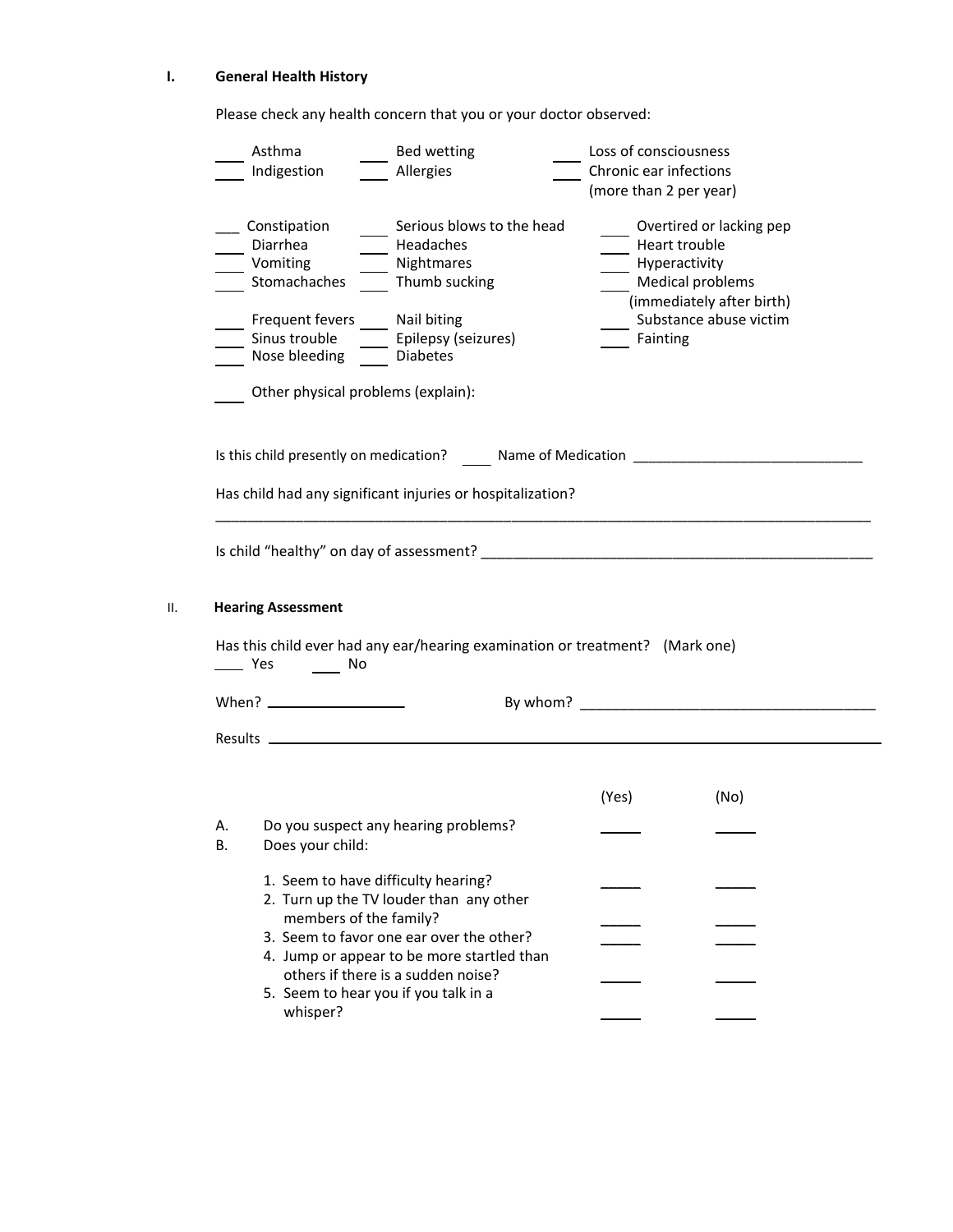|    |                                       | (Yes) | (No) |
|----|---------------------------------------|-------|------|
| 6. | Make you talk loudly or repeat        |       |      |
|    | frequently?                           |       |      |
|    | 7. Become confused in following more  |       |      |
|    | than two verbal directions at a time? |       |      |
|    | 8. Have difficulty remembering things |       |      |
|    | for a long time?                      |       |      |
| 9. | Have difficulty remembering things    |       |      |
|    | for a short time?                     |       |      |

## III. **Language Development**

IV.

At what age did your child first begin to speak? Give approximate age if you do not remember exact age.

|                 |                                | First words _____________ Two or three words together _____________ Sentences _______________                                                                                                                       |  |       |                     |     |    |  |
|-----------------|--------------------------------|---------------------------------------------------------------------------------------------------------------------------------------------------------------------------------------------------------------------|--|-------|---------------------|-----|----|--|
|                 | Does your child:               |                                                                                                                                                                                                                     |  |       |                     |     |    |  |
|                 |                                |                                                                                                                                                                                                                     |  |       |                     |     |    |  |
|                 |                                | 2. Have difficulty expressing ideas and concepts?                                                                                                                                                                   |  |       | <b>Paragona</b> Yes |     | No |  |
|                 | <b>Visual Assessment</b>       |                                                                                                                                                                                                                     |  |       |                     |     |    |  |
|                 |                                | Has your child ever had a vision examination or treatment? Yes                                                                                                                                                      |  |       |                     |     | No |  |
|                 |                                |                                                                                                                                                                                                                     |  |       |                     |     |    |  |
|                 |                                |                                                                                                                                                                                                                     |  |       |                     |     |    |  |
|                 |                                |                                                                                                                                                                                                                     |  | (Yes) |                     | (No |    |  |
| А.<br><b>B.</b> | Does your child:               | Do you suspect any vision problem?                                                                                                                                                                                  |  |       |                     |     |    |  |
|                 | 3. Squint?<br>4. Wear glasses? | 1. Seem to have difficulty seeing small<br>lines or pictures?<br>2. Seem to have a problem seeing things far away?<br>5. Have eyes that turn in?<br>6. Have eyes that turn out?<br>7. Sit very close to television? |  |       |                     |     |    |  |
|                 | 8. Rub eyes a lot?             | 9. Turn head as to use primarily one eye?<br>10. Lower one side of head when looking at others?                                                                                                                     |  |       |                     |     |    |  |